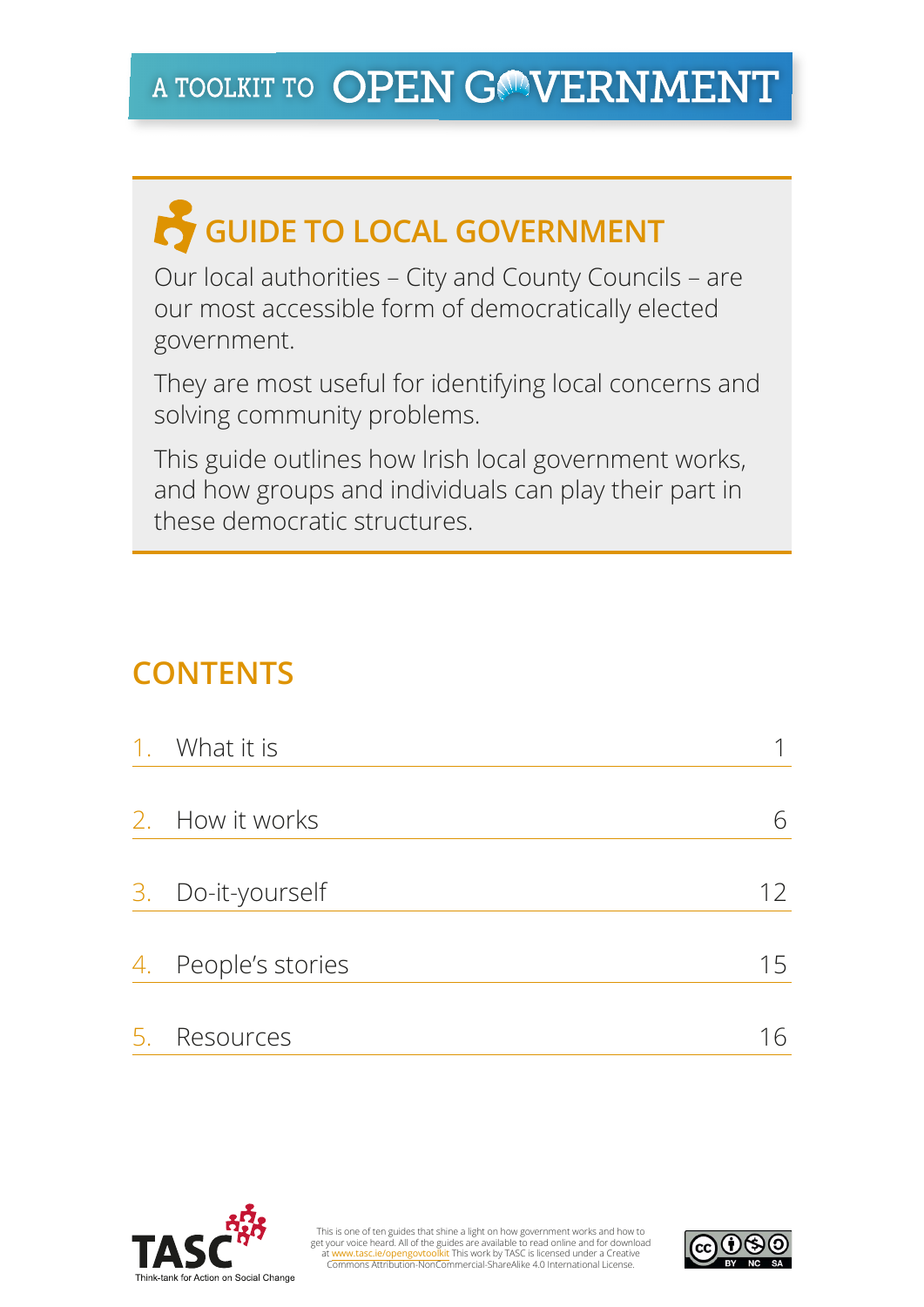# **WHAT IT IS**

### How local government operates

Local government in Ireland operates through a network of local authorities – city and county councils. Councils make policies and provide services to people in their local communities. They maintain local roads and parks, manage local planning and land development, and provide social housing, community, arts and sports facilities.

There are 31 local authorities. They comprise:

- **•**  26 County Councils responsible for local government in 24 geographical counties. These include the three councils in county Dublin – South Dublin, Dún Laoghaire-Rathdown and Fingal.
- **•**  2 City and County Councils Limerick City and County Council, and Waterford City and County Council.
- **3 City Councils in Dublin, Cork and Galway.**

You can [find your local authority's details](http://www.lgcsb.ie/en/irish-local-government) on the Local Government Management Agency website.

### **The role of elected councillors**

The public face of our councils are the councillors who are elected at local elections held every five years. The number of councillors per council is based loosely on the size of the population in each local authority area.

The local authorities with the smallest populations – Carlow, Leitrim and Longford County Councils – have 18 councillors each. Dublin City Council, as the local authority with the largest population, has 63 councillors.

The elected council is in law the policy-making arm of the local authority – councillors have the role of creating the overall policy framework that the council's staff work within.

A significant role of councillors is to represent the views of their communities. They identify and track local problems or issues and bring proposals to officials.

Councillors receive a salary-type payment and allowances.

### **Council mayors**

Each council is led by a Mayor (historically called the Cathaoirleach or Chair), who is elected from among the councillors for a one-year term. This position is largely an honorary one. Mayors are responsible for chairing council meetings and representing the council at local events.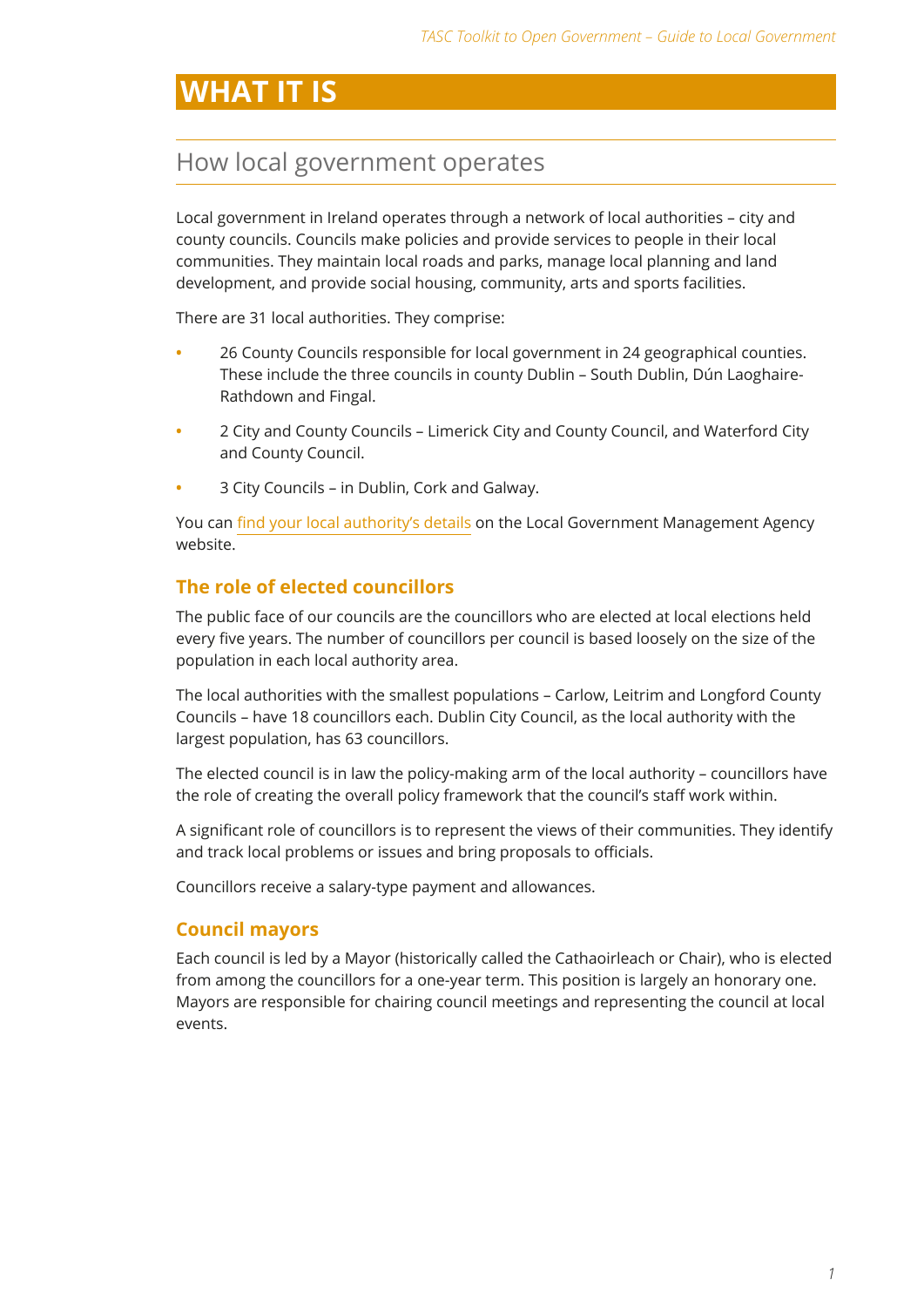### **The role of appointed officials**

Day-to-day oversight of the work of a council is carried out by a professional (unelected, that is appointed) Chief Executive, and a team of officials. Chief Executives were formerly known as City or County Managers.

A Chief Executive's team includes:

- Directors of Service, who head up council departments which are responsible for key local services. These include land planning, housing, economic, community, and environmental issues.
- Senior and Senior Executive / Technical Officers, who are the management tier below Directors of Service. They oversee a council's day-to-day work.

### Services councils deliver

Our county and city councils provide a range of public services and make and enforce local rules, called bye-laws.

Bye-laws are typically used to regulate issues to do with parking, parks, beaches and environment. Here are the services that councils deliver:

**Land-use planning and consideration of planning applications: Each local** authority is the planning authority for its geographical area. Councils have the power to grant or refuse planning applications for any new house, shop, factory or office.

All planning in a City or County Council area must be carried out in accordance with its City/County Development Plan, which is renewed every six years. These plans establish how land in the local authority area can be used and developed. Development Plans must have regard to the parameters of Regional Planning Guidelines.

- **Social housing and home adaptation grants:** Local authorities provide and maintain social housing for people on low incomes or with particular needs. Councils also administer home adaptation grants for people who need to modify their homes to cope with a disability.
- **• Regional and local roads including footpaths and street lighting:** Local authorities maintain regional and local (but not national) roads in their areas and ensure that streets are adequately lit.
- **Environmental protection including air, noise, water and waste: Councils** monitor the quality of the environment. They do this through regular testing, which ensures that pollution does not occur or is tackled where it does. This environmental work also includes responsibility for the upkeep of graveyards and for handling stray dogs and horses.

You can report issues to your local council, including graffiti, road defects, issues with street lighting, through the portal [fixyourstreet.ie](http://fixyourstreet.ie/main) which is run by Dublin County Council on behalf of all local authorities.

**Fire services (and beach guards):** The fire services for local authority areas are provided through councils. They also supply beach guards during the summer months.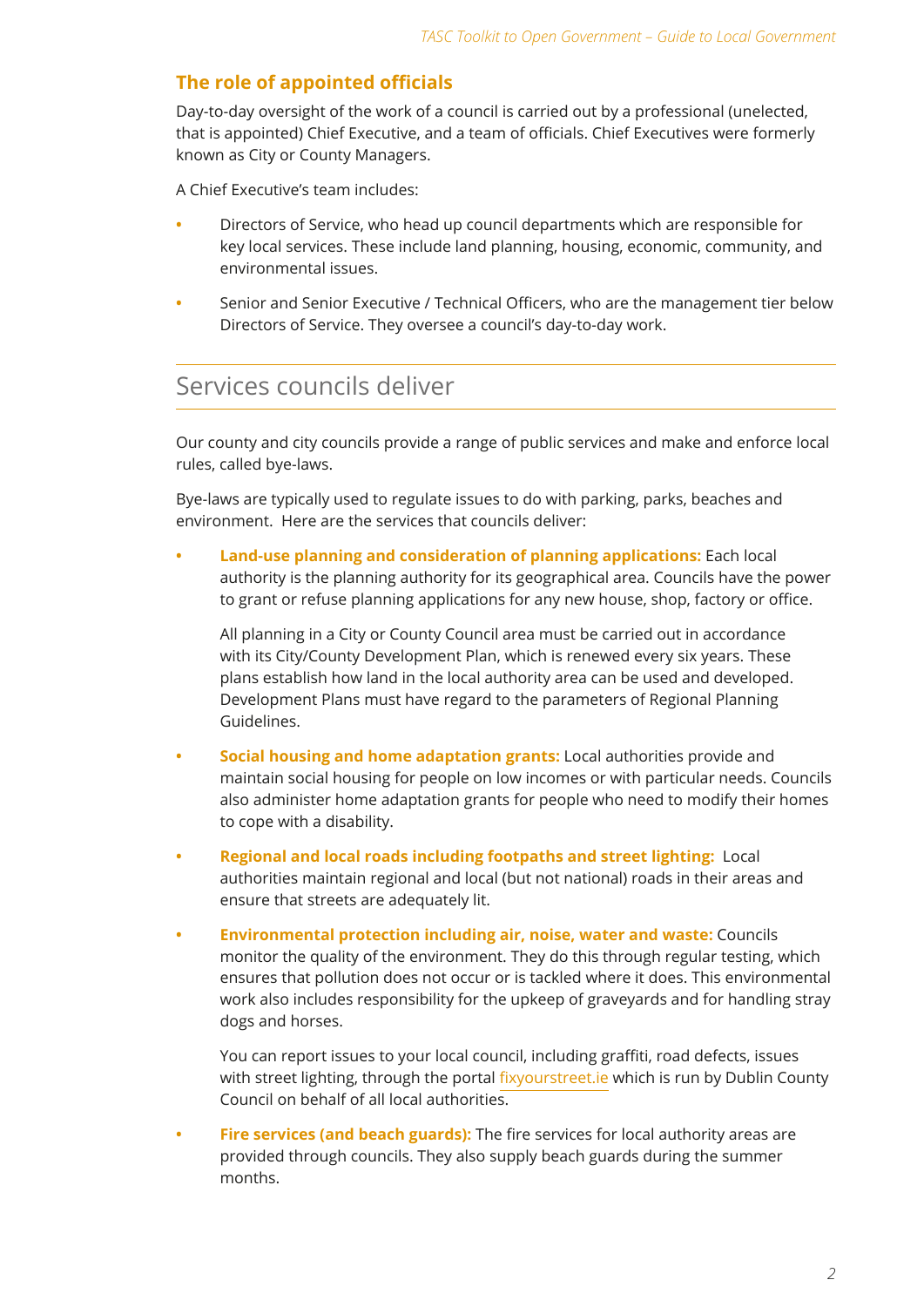- Arts, sports, community development: Buildings and infrastructure such as libraries, parks, and some arts and recreation facilities are built and managed by councils. Activities and programmes are supported in the areas of the arts, community and sports development.
- **Local enterprise support:** Local authorities licence the use of public spaces for street traders. They also provide advice and funding to small businesses. These supports are carried out through Local Enterprise Offices which were formerly known as Enterprise Boards.
- **Motor taxation:** Councils administer motor taxes. Our car registration system is based on the city/county system of digits, for example: MO for Mayo; C for Cork city and county; and LS for Laois.

# **The Local Authority Development Plan**

*Every six years each local authority must adopt a new Development Plan. The plan is the guiding document against which council planners make decisions on planning applications.*

*The Development Plan indicates in a very general way where future types of construction or development is allowed for the coming six years. For example, a Development Plan will earmark specific sites or land in a council area for industrial development, housing or schools. This is called zoning.* 

*Development Plans also contain rules about the general style, density, height, number and mix of building types in any future developments, such as the number of houses that can be built in a given plot.*

### *Stages in local development planning*

*Draft Development Plans are drawn up by council planners, who are specialist officials. The plans take shape following consultations with councillors, residents and other local interested parties.*

*The final stage is for a draft Development Plan to be voted on at a council meeting. Councillors can put down a wide range of motions proposing alternative zonings or priorities, or opposing some of those proposed by the planners. These motion are voted on and the outcome of those votes form the Plan for the following six years.*

*Once a Development Plan is adopted, councillors have no further responsibility for planning matters – responsibility for processing individual planning applications rests with officials.*

*Information on land zonings in all Development Plans is available on the website [www.myplan.ie](http://www.myplan.ie/en/index.html)*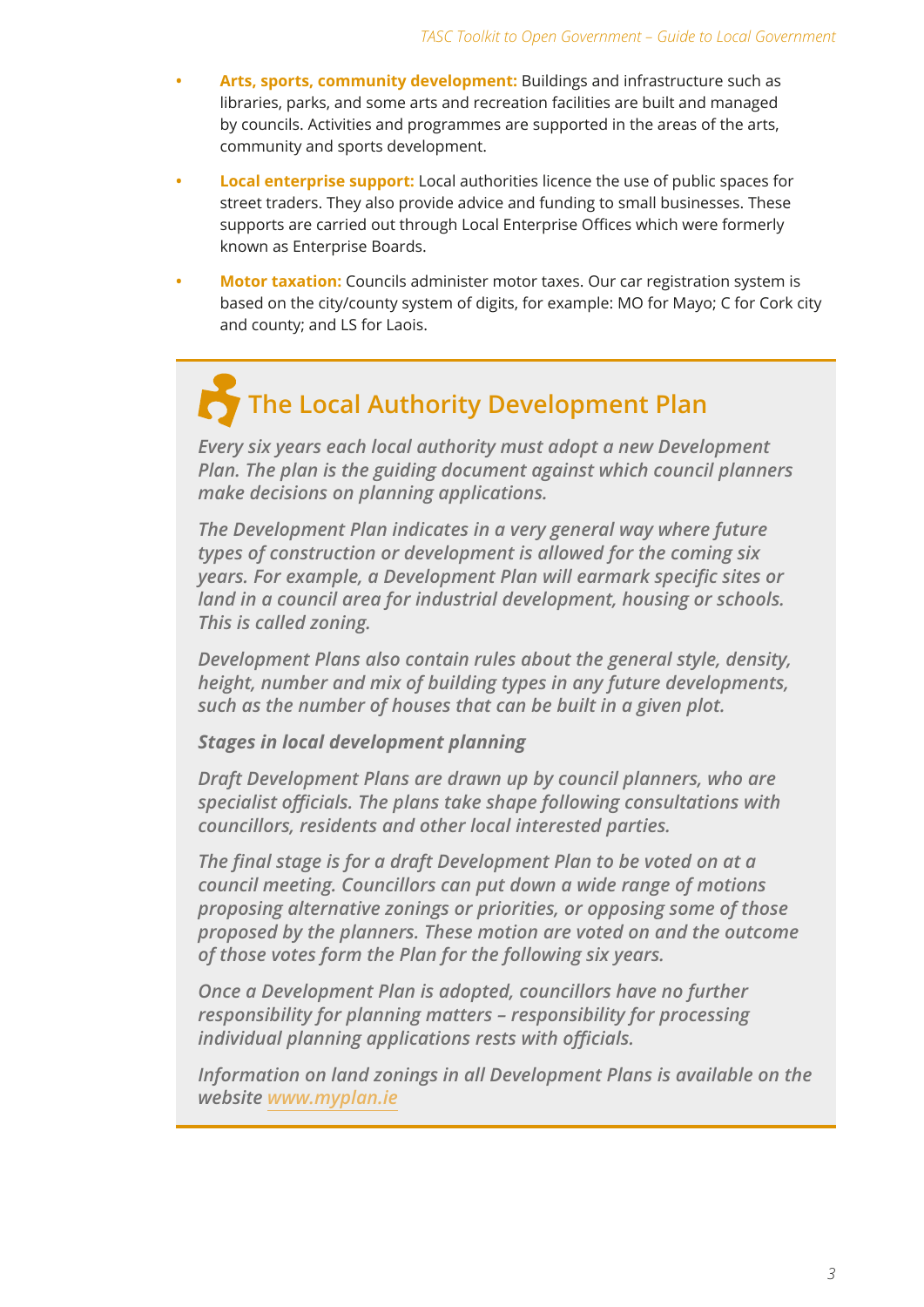# Variations in types of council services

While all city and county councils are responsible for the local services outlined here, exactly how the services are provided and delivered differs from council to council. This depends on a variety of factors, including whether the council is urban or rural.

For example, rural councils generally do not provide as many sports pitches as their urban counterparts. This is because there is often no shortage of green space available in the countryside.

Over recent years some key services which councils used to provide have either been privatised or centralised. For example, bin collection services have been contracted/ licenced out to private companies in all 31 council areas. The local authorities are still responsible for ensuring that the services are provided and that they meet environmental and health standards.

Starting in 2014, a state utility company, [Irish Water,](http://www.water.ie/) took over from local authorities in providing water to households and businesses, and also in treating wastewater.

# **Councils' limited responsibilities**

*Local authorities in most European countries are responsible for all of the functions that Irish councils deliver, and much more besides.*

*European local authorities routinely play a key role in delivering many important public services, like schools, health services, policing and social services.* 

*For example, in France local authorities manage school enrolments, some aspects of policing, social protection offices and local bus services.*

*In Ireland, local government's main role is to administer what is decided upon by national government.*

## How local government is funded

Councils are funded in two main ways – through grants from central government and income or revenue from local taxes and charges. These include planning permission levies and fees, various licences, and charges for on-street parking.

### **Local property tax**

The introduction of Local Property Tax on houses in 2013 means that most councils are less dependent on grants from central government than they used to be.

A total of 80 percent of the Local Property Tax income collected by each council remains with the council, to be spent in its area.

The remaining 20 per cent goes into a central government 'pool' for re-distribution by the Department of the Environment, Community and Local Government, which has overall responsibility for the operation of local authorities.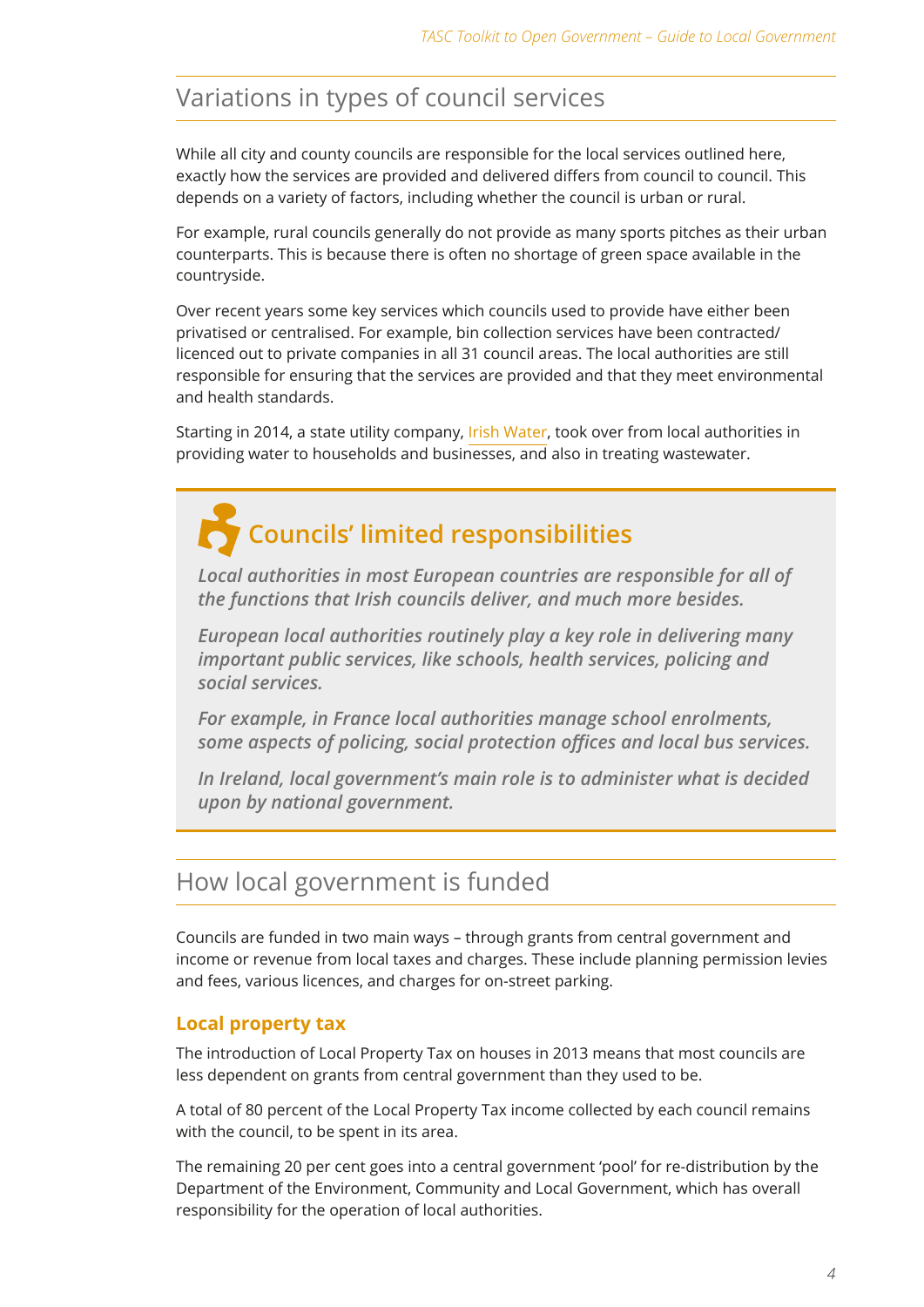The aim of this redistribution is to ensure that rural councils, which have fewer and often lower valued houses and therefore less property tax income, have enough funding to deliver their services.

Councillors have been given specific powers to vary the rate for Local Property Tax charged to residents in their area, within certain fixed limits.

### **Secondary representation – councillors and local committees**

*Elected councillors are nominated to a range of other local committees, authorities and partnerships outside of their councils' direct remit. These include Education and Training Boards, Schools' Boards of Management, Joint Policing Committees, Local Sports Partnerships and Drugs Tasks Forces.*

*This array of bodies are independent of councils and their business is not normally discussed at council meetings.*

*This been described as a form of 'secondary representation' because councillors take part in these activities as an extension of their primary electoral mandate with the local authority.*

### Regional Assemblies

Since 2015, Ireland has three Regional Assemblies covering the regions:

- **Fastern and Midland**
- **•**  Northern and Western
- **•**  Southern

One of the main functions of Regional Assemblies is to formulate a Regional Spatial and Economic Strategy for their region every six years. These strategies exist to guide local authorities in their economic and spatial planning.

There are no direct elections to Regional Assemblies. Their members are councillors who are nominated from the Councils in the region. They also have a small staff, including a director.

The Regional Assemblies replace what were previously eight Regional Authorities and two Regional Assemblies.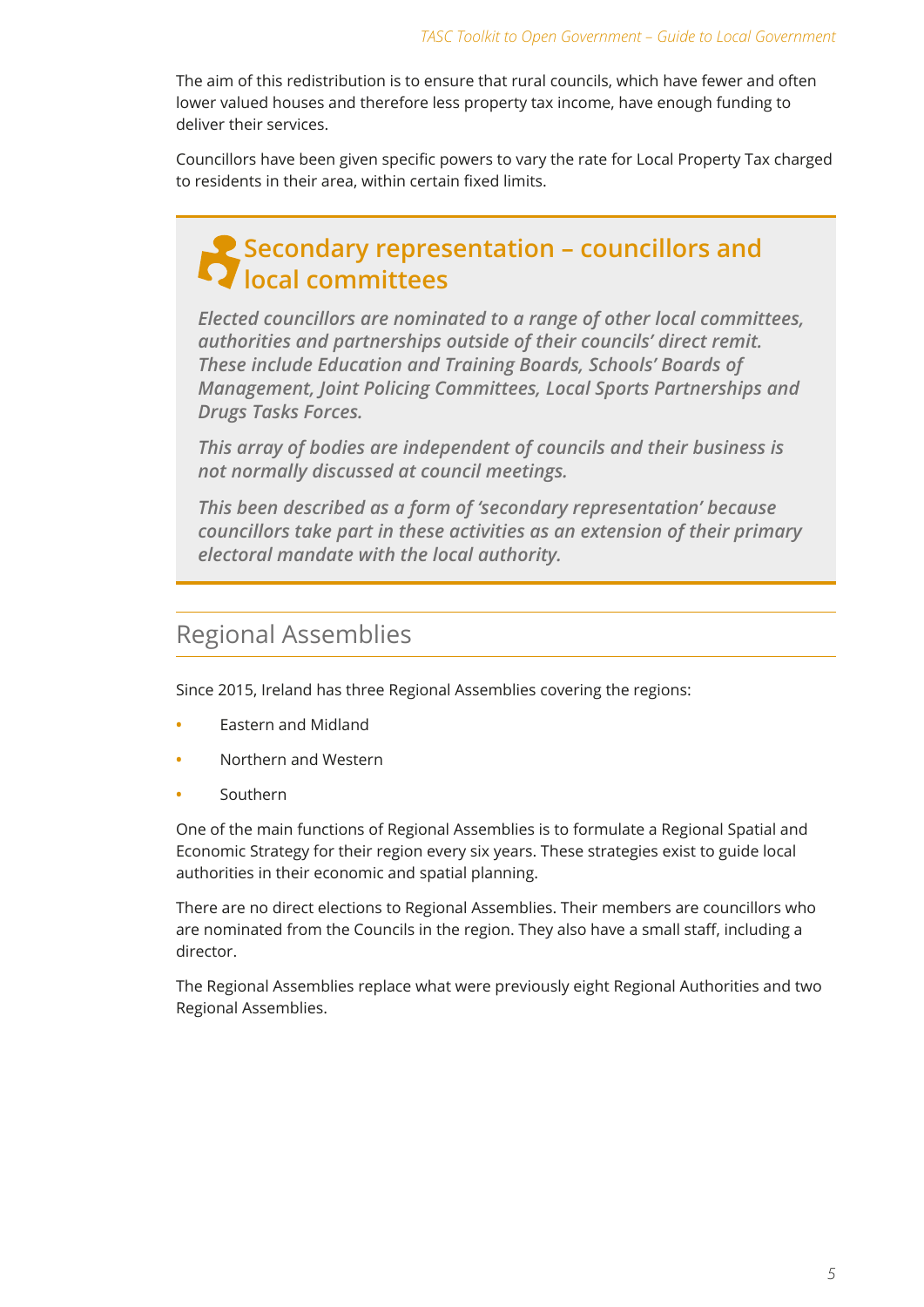# **HOW IT WORKS**

### How councils make decisions

The section of the guide outlines how councils work and how they make key decisions in relation to their Budgets and local development.

It also includes information on the key committees and consultative bodies that develop advice and offer recommendations to elected councillors and council officials.

Some of these structures were introduced as part of a set of legal reforms of local government contained in the Local Government Reform Act 2014. These reforms changed how councils operate, engage with local communities, and plan for economic and community development.

### Monthly council meetings

Local authorities conduct their formal business at monthly council meetings. These are attended by both elected councillors and council staff (officials).

The purpose of these meetings is to allow councillors to carry out their policy-making role and to receive updates from the Chief Executive on the ongoing work of the council.

Council meetings are usually held in the evenings to accommodate councillors, who may have full or part-time jobs in addition to their elected duties.

In general, the only items that can be discussed at council meetings are those that are already on the agenda or those that are required to be dealt with by law (like voting on the annual Budget). However, in exceptional circumstances, councillors can discuss urgent or topical issues.

### **Councillors' questions**

Councillors submit written questions for information to officials in advance of council meetings. This a formal process that allows them to get specific information, for example in relation to issues which residents may have brought to their attention.

The Chief Executive or council officials provide written responses the councillors' questions. These are distributed at council meetings, and can also be found on some councils' websites.

Councillors can effectively use council meetings to put questions to the Chief Executive on any matter on the meeting agenda. Through their questioning, councillors seek to influence how projects or services are designed or delivered.

### Decisions at council meetings

Councillors take decisions at council meetings based on proposals put by officials. For example, councillors approve bye-laws and various investment projects by voting on them.

They also discuss and vote on motions put on the agenda by councillors. A motion is essentially a proposal placed before a meeting requesting or directing that the local authority takes, or does not take, a certain course of action.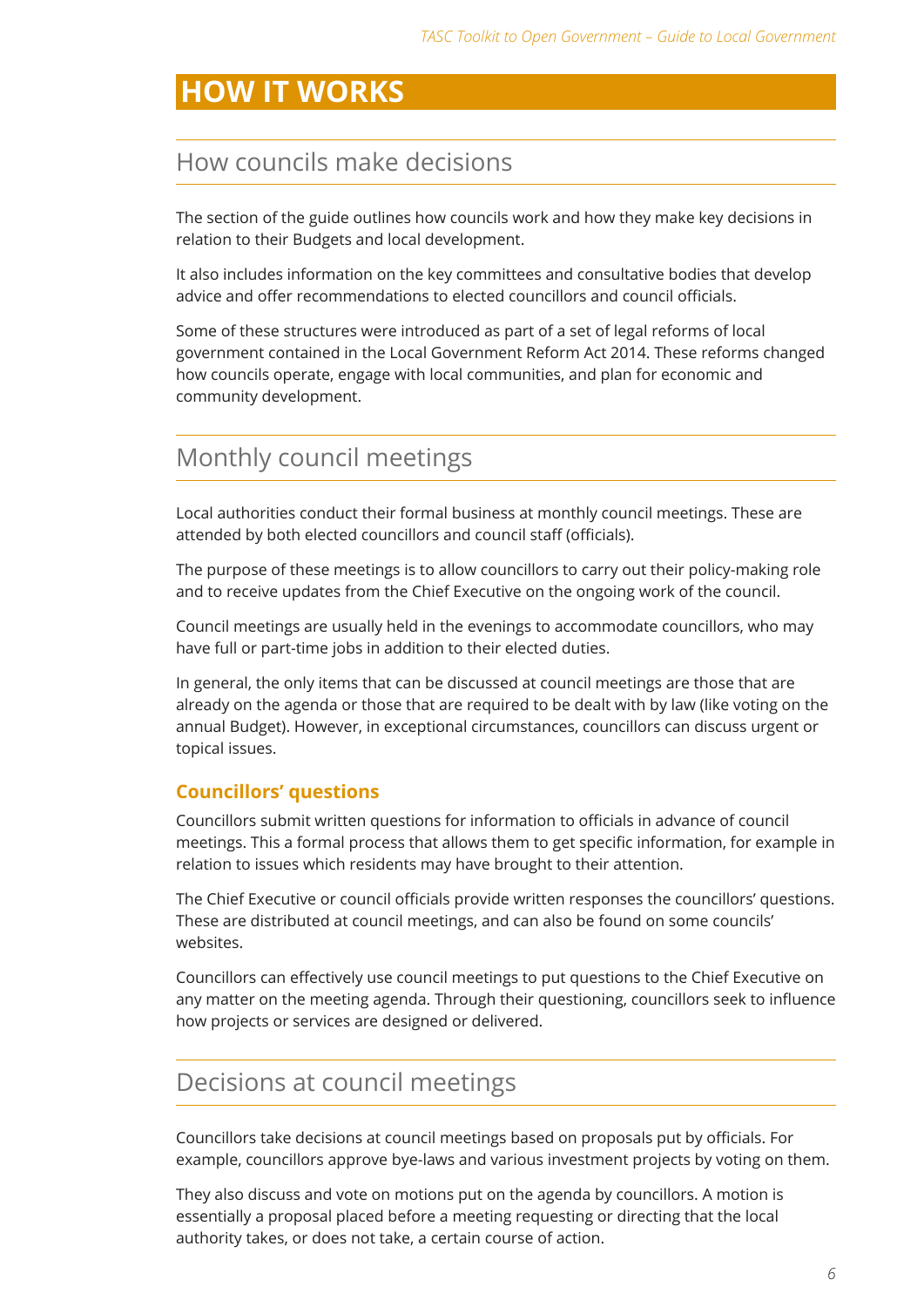Each councillor is entitled to vote for or against motions put forward at council meetings by other councillors.

If a motion is passed, that is voted for by a majority of councillors, it amounts to a direction from the councillors to the Chief Executive and officials to act in a particular way in developing policy, a service or project.

Councillors have limited powers to overturn operational decisions of the Chief Executive, once these are in line with a council's policies and the law, and are within Budget.

For a motion to lead to an actual change in a council's policies, services or projects, it must be to do with matters that the council is legally responsible for. Councillors cannot direct council staff to do something that they have no legal authority to do.

Strictly speaking the term 'resolution' is used to describe a motion which has been passed by a council. However, often these terms are used interchangeably.

# **Attending council meetings**

*Monthly council meetings are open to the public but usually it is necessary to have a councillor sign a visitor into the public gallery. Members of the public are not entitled to speak, take photos or record the meetings.*

*When significant numbers of residents attend meetings, this is generally a sign that a particular item on the agenda is of local importance. This often leads to more focused debate.*

*Increasingly council meetings, and some Municipal District meetings, are webcast live and recordings are made available online – check out the body's website for more information.*

### Council Budgets

A crucial role of the elected councillors is adoption of the local authority's annual Budget. A draft Budget is prepared by council staff under the direction of the Chief Executive and is presented for adoption and possible amendment at a dedicated annual meeting of the council, called the Statutory Budget Meeting.

In practice, the draft Budget presented to the council by the Chief Executive is generally adopted as proposed. The draft and adopted Budgets must be made available for public inspection.

### Councillors' 'reserved' powers

When it comes to council policies and bye-laws, councillors have some specific and exclusive powers, known as 'reserved powers'. Chief Executives must get the formal backing of councillors before they can do anything in areas covered by councillors' reserved powers.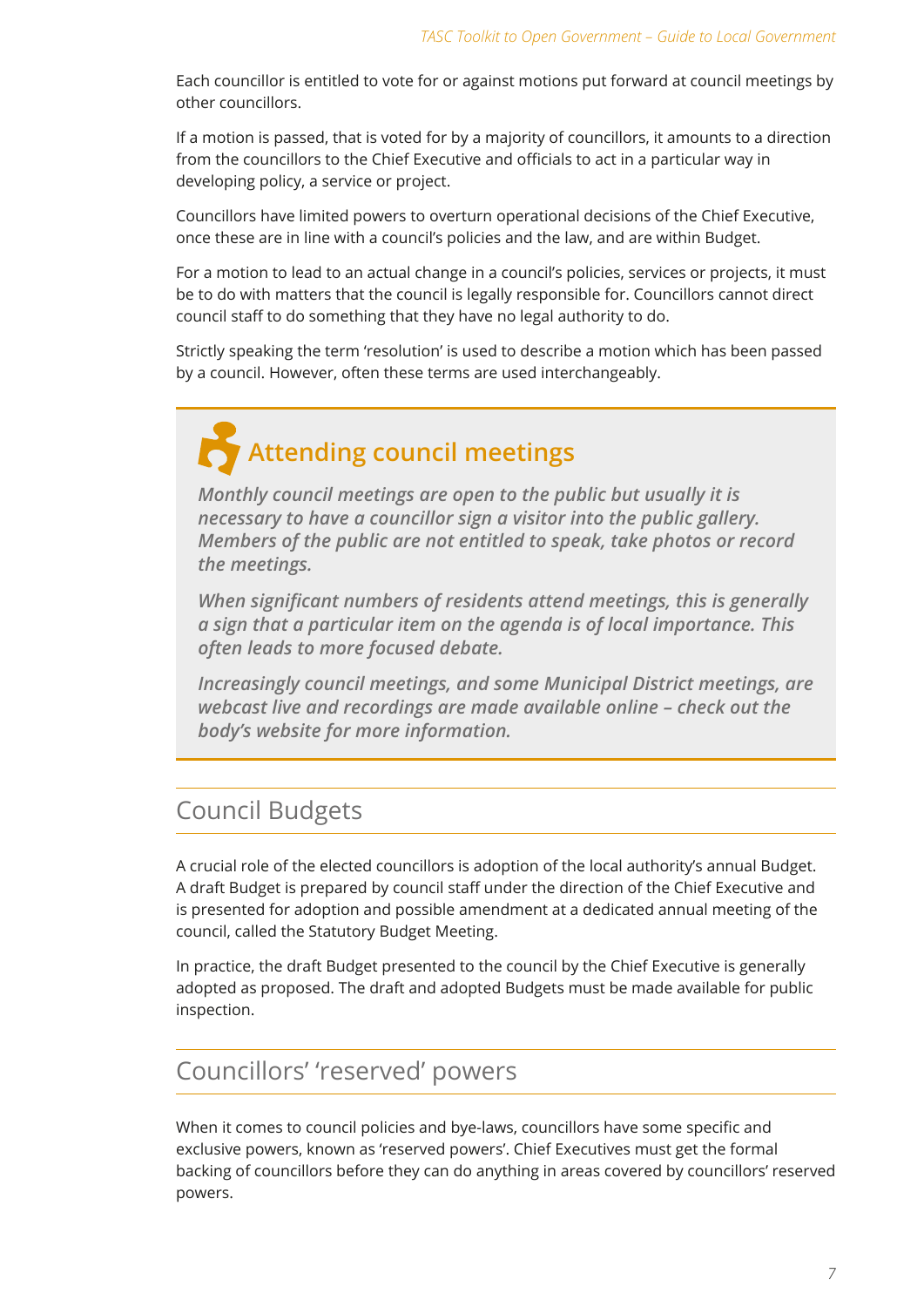The most important reserved powers are to do with:

- Making bye-laws for example, setting local traffic speed limits
- **•**  Adopting the Council's annual Budget
- Adopting a City or County Development Plan every six years

Council functions that are not reserved for elected members are referred to as 'executive' functions and are the responsibility of the Chief Executive and staff. For example, councillors have no authority over staffing issues, which are 'executive' functions.

## **Power balance between councillors and officials**

*As a collective body, councillors meeting in session at a council meeting have many powers and responsibilities.* 

*However, the concentration of power in relation to day-to-day decisionmaking lies with Chief Executives and their officials. These are full-time staff, with in-house legal, human and financial resources, as well as ready access to information.*

*Elected councillors on the other hand work on a part-time basis and rely largely on the Chief Executive and officials for information.*

*Tensions sometimes arises between councillors and officials about the way in which policy is interpreted or applied.*

### Bodies that shape councils' policies and decisions

Each council has a range of bodies which meet to develop advice and offer recommendations on policy to councillors and the Chief Executive.

These structures are part of the complex interplay between officials, public representatives and community volunteers that shape councils' policies and priorities.

They function effectively as council sub-committees, although strictly speaking not all of them are actual sub-committees.

They are:

- Corporate Policy Group
- **Strategic Policy Committees**
- **Local Community Development Committees**
- **Municipal Districts**
- **Public Participation Networks**

The diagram on page 11 shows how these different committees and bodies work to influence councils' policies and decisions. Here is a brief outline of what these bodies do and who is involved in them: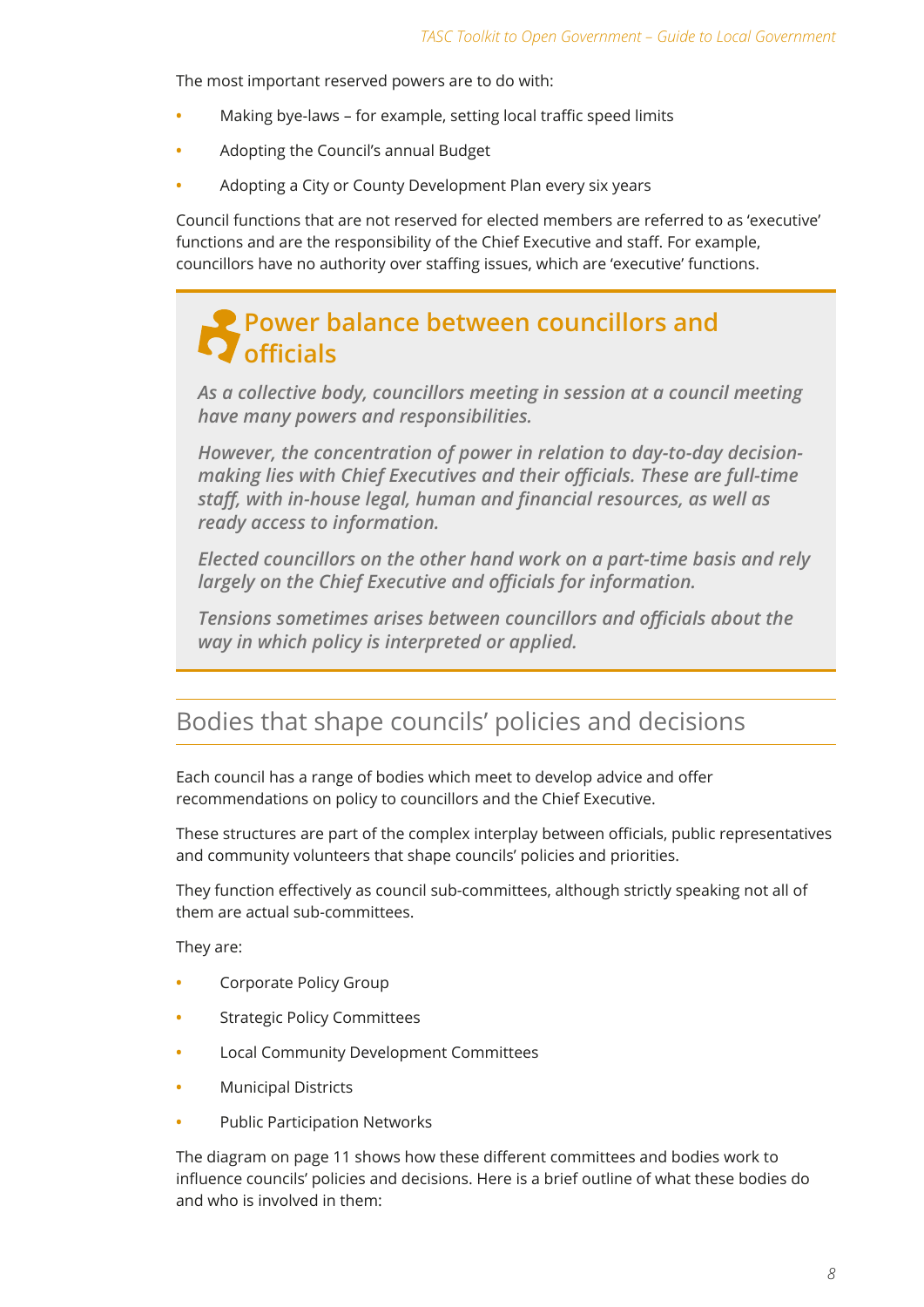#### *Corporate Policy Group*

Each council has a Corporate Policy Group. This consists of the Chief Executive, the Mayor, and the chairs of each of the Strategic Policy Committees, who are always councillors (see below).

The Corporate Policy Group is an in-house forum (it does not meet in public) which gives power to councillors to direct councils' priorities. The idea is that key issues affecting a council and its residents can be debated by members of the Corporate Policy Group before being brought to a meeting of the full council.

For example, the Chief Executive presents a draft of the annual Budget to the Corporate Policy Group, which then forwards it to the full council for consideration.

The Corporate Policy Group is also a link between council officials and elected members and the work of the different Strategic Policy Committees.

The Mayor reports back to the full council on the work of the Corporate Policy Group. The chairs of each Strategic Policy Committee report back to their respective committees on the group's work.

#### *Strategic Policy Committees*

Each council must establish Strategic Policy Committees (SPCs) to provide input in relation to the formulation, development, monitoring and review of council policy in key areas.

Typically, a council will have several SPCs dealing with policy in relation to key services, like housing, planning, transportation, the environment, economic development and recreation/culture.

Councillors make up about two-thirds of the membership of SPCs. The remaining places are filled by representatives nominated by local employers, trade unions, farming, social inclusion, voluntary and environmental interests. The idea is that these external members bring additional professional knowledge and expertise to the SPCs.

Policy positions agreed by SPCs are sent to the full council for approval at a council meeting. Many SPC recommendations are either adopted in full by councils, or with minor amendments only.

SPCs generally meet four times a year. This means that on a practical level it can be hard for them to maintain momentum around topical or time-sensitive issues.

### *Local Community Development Committees*

Each local authority must have at least one Local Community Development Committee (LCDC).

Councils are free to establish more than one if particular local circumstances warrant it, for example if there are different community development needs in the same council area between rural and urban residents.

LCDCs have two main responsibilities:

- To develop, implement and monitor a six-year Local Economic and Community Plan for each local authority area.
- To oversee the distribution of EU funds through the Social Inclusion and Community Action Programme. These funds are for projects aimed at education, training, social development and enterprise work with marginalised groups and communities.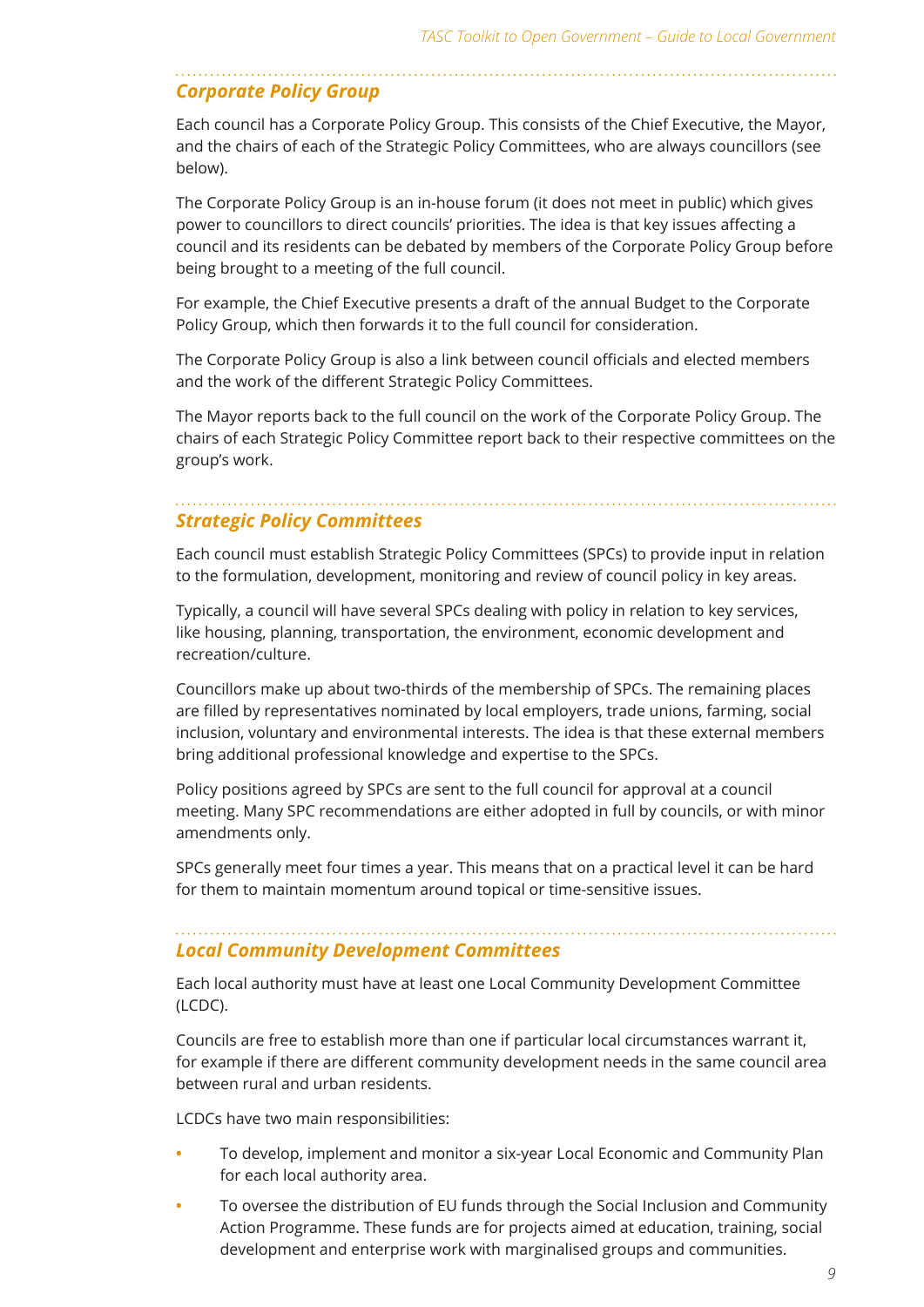LCDC members include councillors, representatives of the local partnership/LEADER companies, nominees of the statutory sector such as social protection and education, social partners and nominees from Public Participation Networks (PPNs, see below).

LCDCs were set up as part of a restructuring of local government introduced in 2014. They replace City/County Development Boards which had been in place since 2001.

### *Municipal Districts*

A total of 95 Municipal Districts were established in 2014, creating a new sub-county decision-making tier. They are part of a restructuring of local government which also saw the abolition of Town Councils.

Each council now has between two and six Municipal Districts. For example, Wicklow County Council has five Municipal Districts, while Carlow County Council has two. In certain Councils, Municipal Districts are called Borough or Metropolitan Districts or Area Committees.

Municipal Districts are not directly elected in themselves. Instead, their members are all existing elected councillors drawn from the local electoral area that the district covers.

The rationale behind Municipal Districts is to allow certain decisions to be made at a more local level so that very local issues do not have to be considered in detail at city or county council level.

For example if a new parking or traffic system was being proposed for a particular town, the relevant Municipal District would discuss its pros and cons in detail before adopting a position. This would then be recorded in the minutes of the Municipal District meeting, to be sent to the council for approval.

Municipal Districts meet monthly.

#### *Public Participation Networks*

Public Participation Networks (PPNs) exist in each local authority area. They are made up of volunteers from the community, voluntary and environmental sectors.

The idea is that these networks provide a formal structure for organised civil society to influence plans and policies for the development of their local areas.

PPNs are the main channel through which people are selected to participate in the various committees of county and city councils, such as the Strategic Policy Committees and the Local Community Development Committees.

PPNs were introduced in 2014, as part of a restructuring of local government. They replace City/County Community Forums which had been in place for more than fifteen years. Each Municipal District has its own PPN. There are also PPNs for each city/county council, to coordinate council level issues.

Each PPN has to draw up its own 'community vision for the well-being of this and future generations'.

When a council has public participant seats to fill on any of its committees or other structures, it notifies the local PPN to ask for representatives to fill the vacant seats. PPN nominees on council and other committees report back on their activities to the wider membership of the PPNs.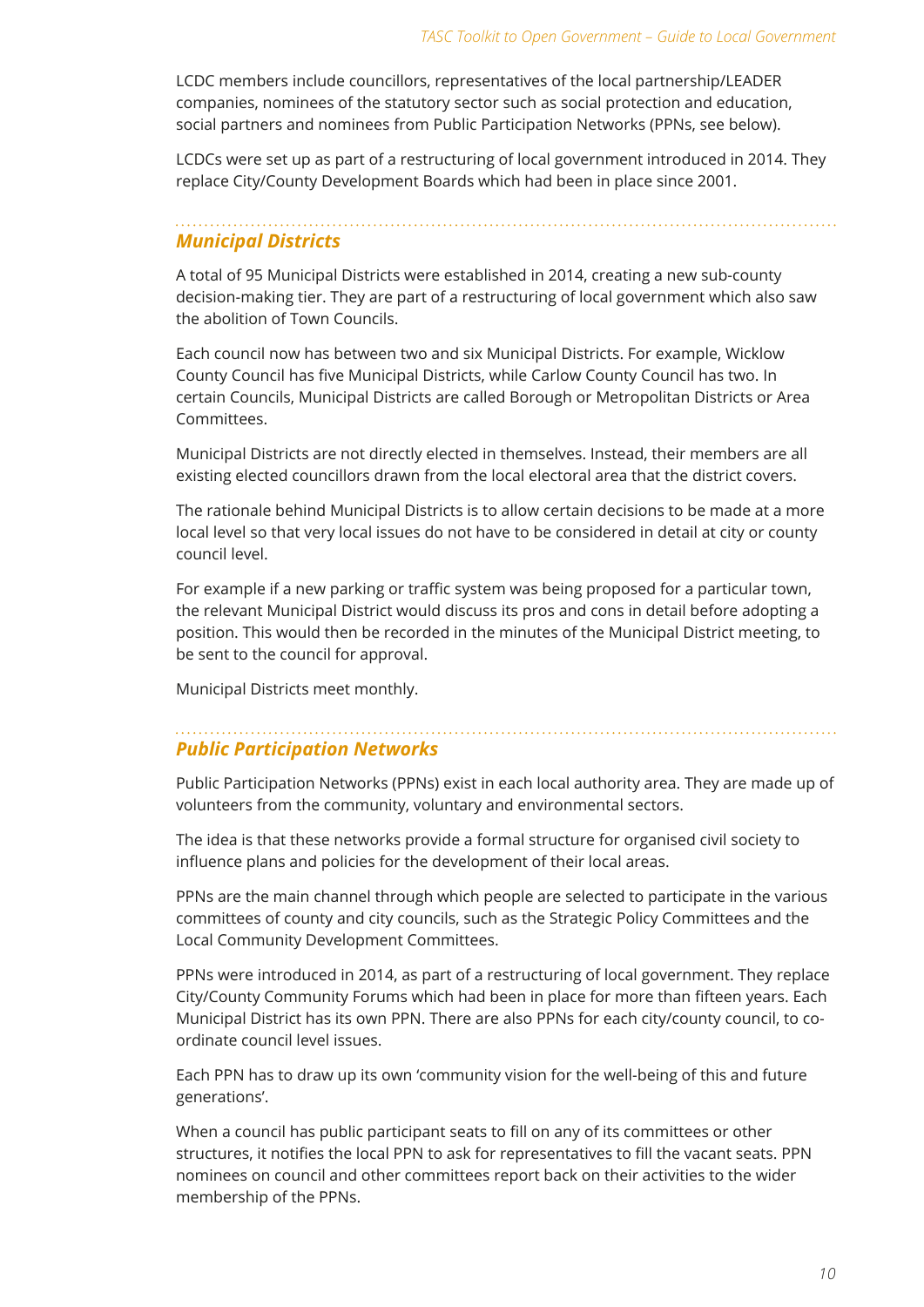# **Who can join a PPN?**

*Membership of PPNs is open to nominees of social inclusion, community and environmental non-profit groups. Individuals who want to become involved in a PPN must be nominated by a group which is registered with their local PPN.*

# How bodies feed into council decision-making

This diagram illustrates how the various sub-committees and other bodies feed into the formal process of council decision-making.

# **How Councils Formally Make Decisions**

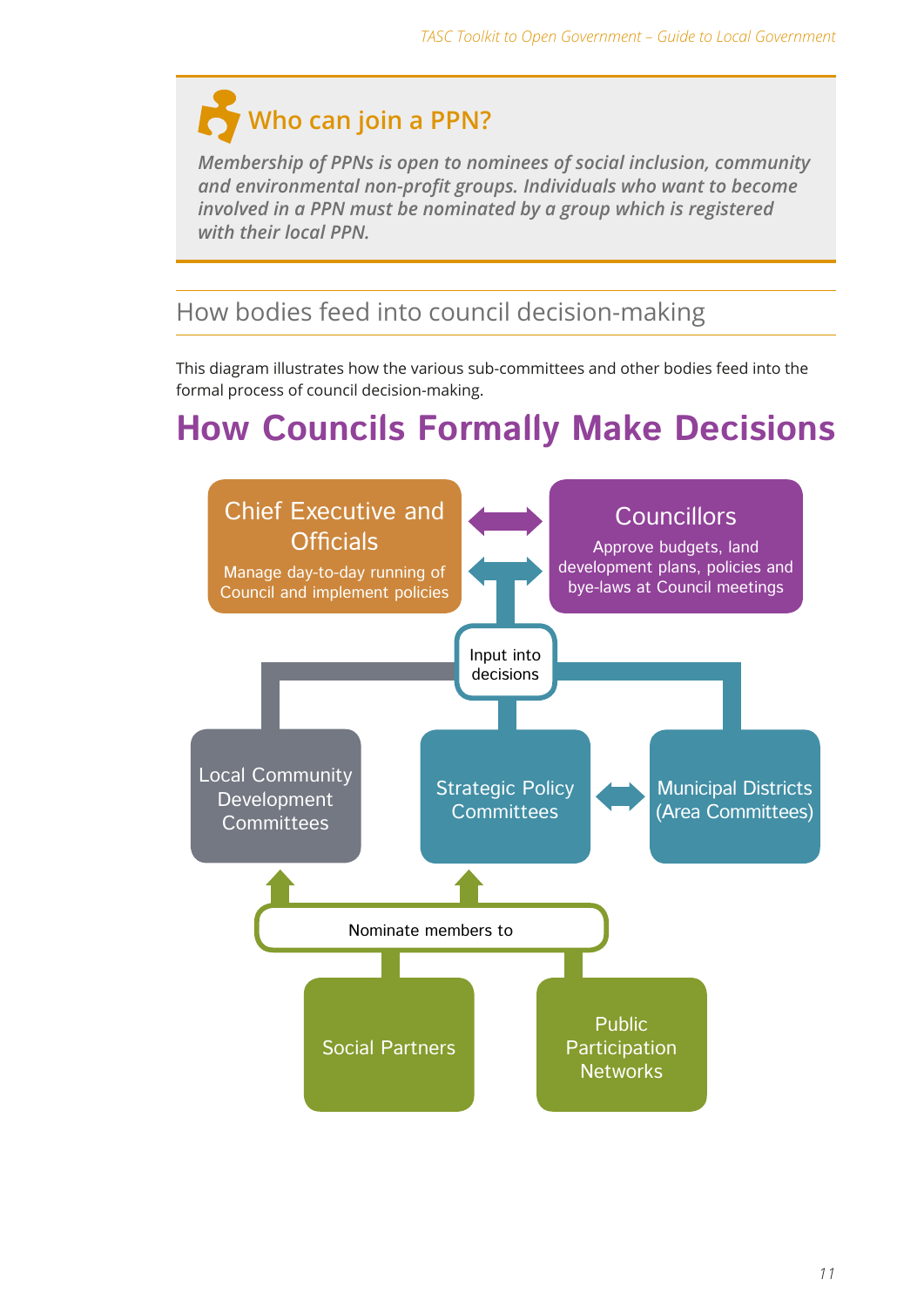# **DO-IT-YOURSELF**

## Working with council officials and councillors

Voters elect the members of their councils. And for many of us, that is where our interest in local democracy ends. While people rarely get involved with the work of their local authorities unless an issue affects them in a very direct way, there are many good reasons for doing so.

### **Council officials**

If you want to see change in your locality, it is open to you as a resident, business person or member of a group to approach any official of your council to:

- Get information on any situation or policy
- **Raise any issues or problems**
- Seek changes or improvements to council policies or services

For example, residents might want to have restricted parking introduced in their area, to tackle illegal dumping, or have a new playground built.

Council staff hold much more information on almost any subject than councillors. Therefore working directly with officials can sometimes be appropriate.

Your first step should be to find out who in the council might best assist you. You can contact the council by telephone, check its website, or visit its offices.

If it is difficult to make contact with the relevant official, or, if having done so there is no response, you could write to the Chief Executive's office. You should set out a brief summary of your issue and seek a meeting with the appropriate staff to discuss it.

### **Councillors**

The traditional route for residents to get involved in council activities is through their locally elected councillors.

Councillors can be of assistance in identifying the appropriate official to bring your issue to. If you have already tried to work through officials and have not been successful, councillors can also help you in several ways. For example, they can:

- Raise questions on behalf of residents, either informally in conversation with appropriate officials, or in formal meetings.
- Submit written questions to officials in council or Municipal District meetings it is important that these questions are as specific as possible so that they get a clear response.
- Put down a motion at a monthly council meeting, for example to raise an issue or achieve a particular outcome for a resident or group.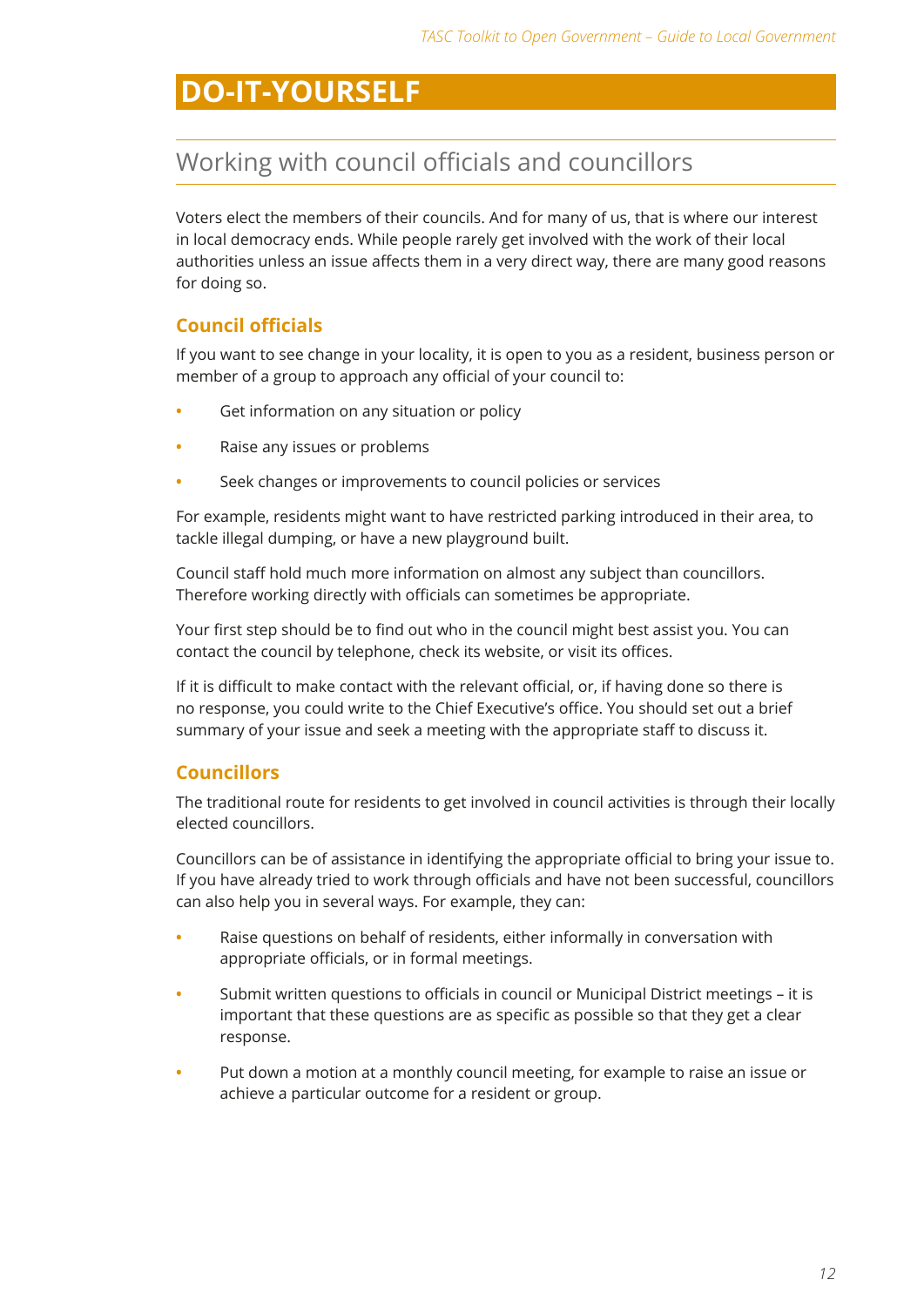# Other ways to get involved in local decision-making

If you would like to become more involved in understanding or shaping local issues, here are some other ways that you can engage with your council:

- Join a Residents' Association or community group
- Take part in public consultations
- Make a submission on the Development Plan
- Give your opinion on individual planning applications
- **•**  Monitor ethics rules and codes of conduct
- Make a complaint about a service
- **•**  Make a Freedom of Information request

To help you get started, here is some basic information about these opportunities:

### *Join a Residents' Association or community group*

Residents' Associations are one of many types of local groups which are often very effective representative and lobby groups. Others include community development organisations, community councils, Tidy Town committees, sporting clubs, parish councils, active age, youth and arts groups.

Involvement in these kinds of groups can lead to more formal involvement in council activities, as they are often the route to becoming involved in council sub-committees, or being nominated to a Public Participation Network.

Social Partner organisations represent employers, farmers and trade union representatives. They have nominating rights to a number of local authority policy making bodies, including Strategic Policy Committees, Local Community Development Committees and Joint Policing Committees.

#### *Take part in public consultations*

Councils carry out formal consultations with the public before adopting many types of policies, including the introduction of new bye-laws or regulations. This process is often referred to a 'going on public display'.

For example, councils frequently seek public input when planning new traffic management schemes, such as where proposed bus-lanes should go or where to introduce or amend parking fees. Councils also regularly organise public consultations on different issues, such as strategies to be adopted for the arts or recreation.

Councils' websites and public notices in local or national newspapers generally indicate when consultations are taking place and how to get involved. Residents are generally invited to make written submissions by a closing date.

All submissions made can be viewed by anybody at council offices. They are also brought to the attention of councillors when they meet to debate and vote on proposed changes.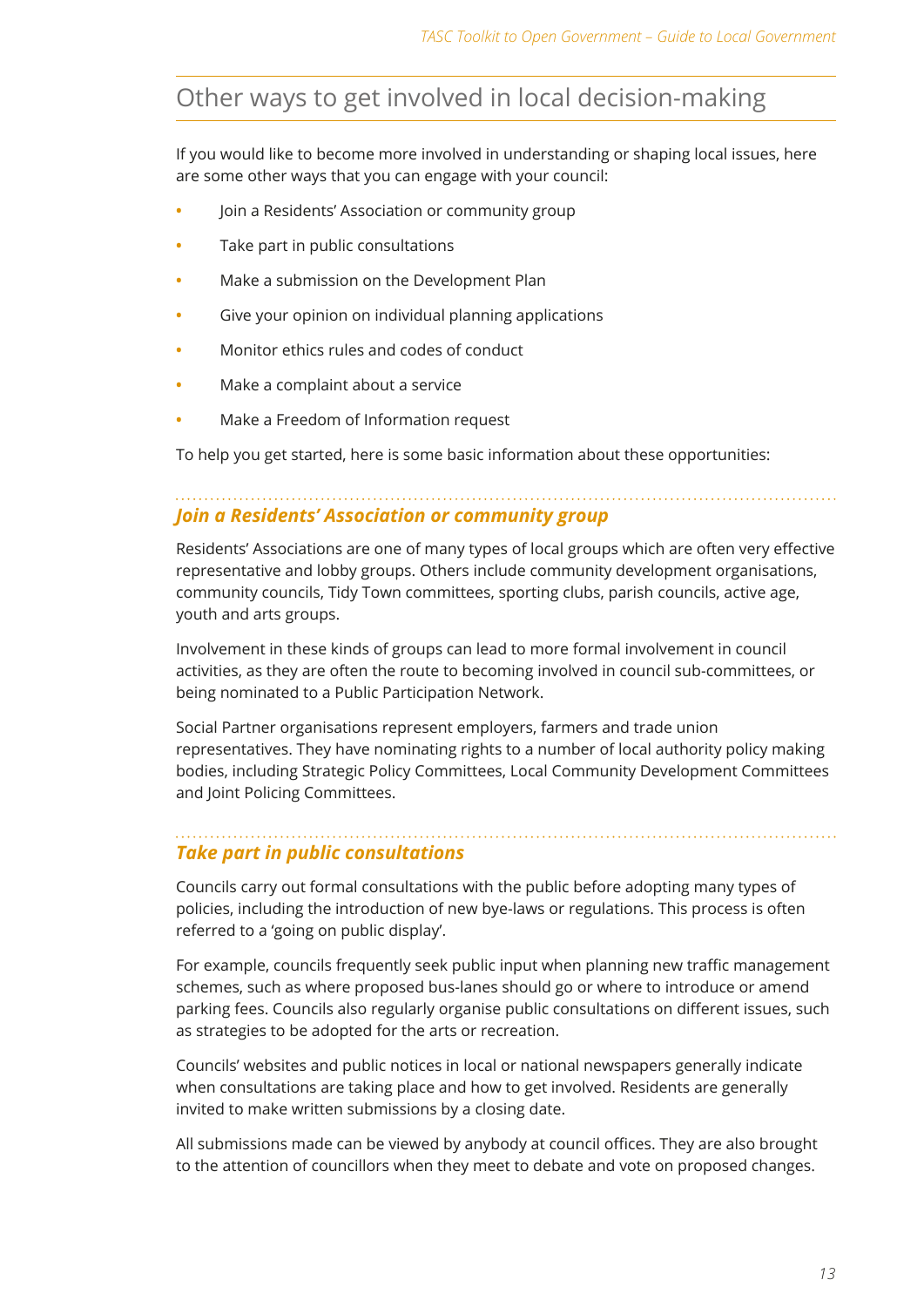### *Make a submission on the Development Plan*

Individuals and groups can make submissions when councils are preparing their Development Plan.

The Development Plan is a local authority's blueprint for planning and development in its area for a six year period. It sets out where roads, water supplies, sewage are to be provided.

The plan also 'zones' land for future developments that will affect residents, such as housing, shopping, schools and industry. This affects what type of buildings can be constructed and the how land can be used.

Local authorities publish their Development Plan proposals, maps and analysis on their websites. Some also organise public information sessions.

Council planners must make all decisions on individual planning applications based on the local Development Plan. How land is zoned in a Development Plan can determine whether individual planning applications will succeed or fail.

### *Give your opinion on individual planning applications*

If someone wants to build a house or a commercial premises such as a factory or business anywhere in the country, they have to first seek 'planning permission' from their local authority.

There is a formal procedure for individuals or groups to give their opinions on any planning application. Anyone can examine any planning file for any application for permission, and make written observations or objections within five weeks of its being received by a Council.

For example residents might object to a proposal to build a block of high-rise apartments in a low-rise neighbourhood because they are out of keeping with the general character of the area and because it will shadow existing homes.

Such written submissions to the Planning Department then form part of the file together with all other documents which planners take into consideration when deciding whether to grant or refuse a planning application.

If an individual or group of individuals has made a written observation or objection to a planning application which is subsequently granted by a council they are entitled to appeal that decision to An Bord Pleanála which has the final say on the matter.

The [Toolkit Guide to Citizens and the Environment](http://www.tasc.ie/opengovtoolkit/engaging-as-citizens/citizens-and-the-environment/) has more detail on how to get involved in environmental decision-making.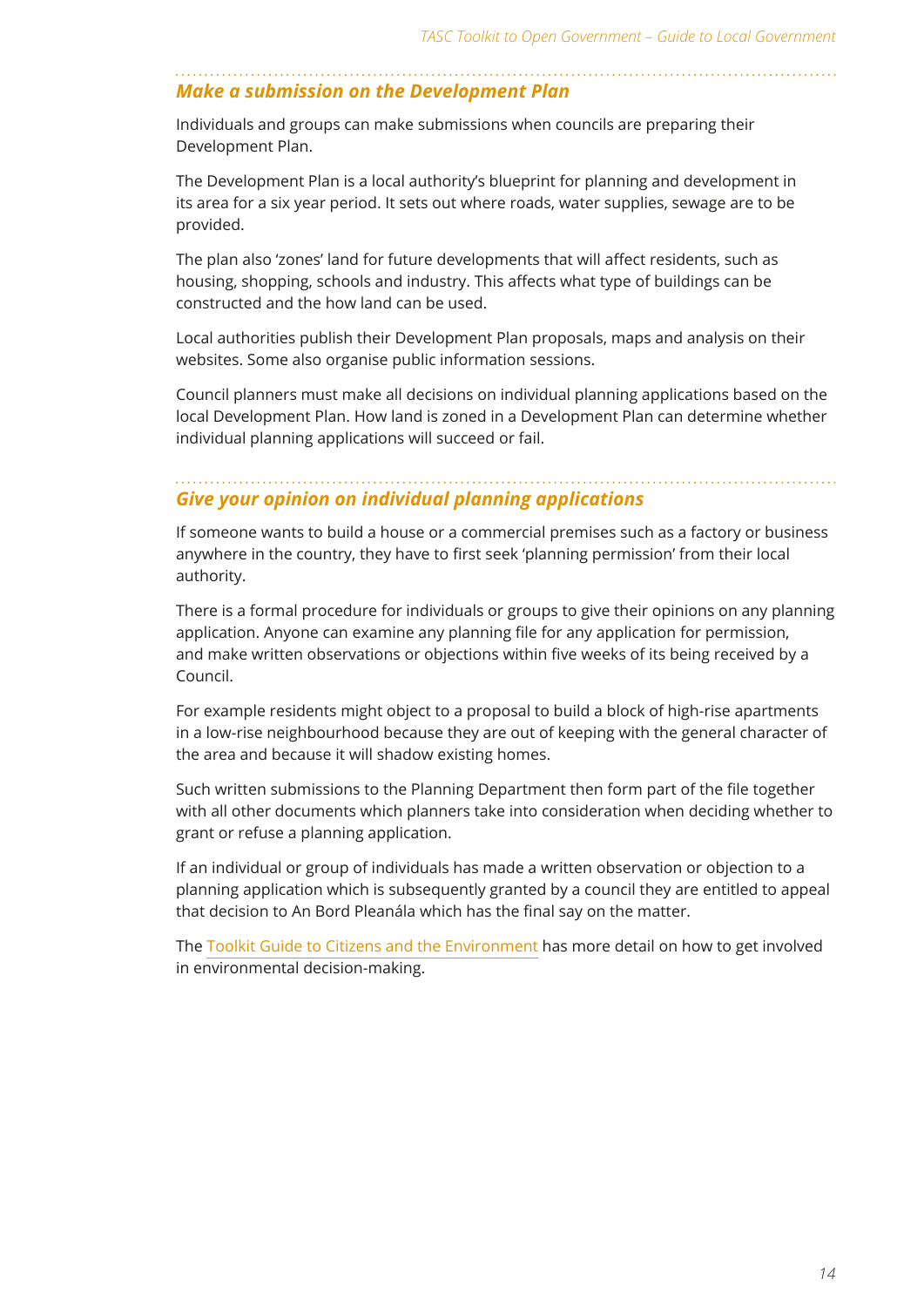# **Planning and local residents**

*The planning process is quite technical and can be confusing for nonexperts.* 

*The decision of a council or An Bord Pleanála on a planning applications must be based on what the planning law states or how a particular piece of land is 'zoned' in a council's Development Plan.*

*For example, residents may legitimately object to a supermarket being built in their neighbourhood because of how it will impact on traffic or litter in the area. However, if the earmarked land has already been zoned for commercial development, then the development is more likely to be approved than rejected.*

### *Monitor ethics rules and codes of conduct*

Local authority officials and councillors have a legal duty to act with integrity at all times. Standards and principles of conduct and integrity are set out in codes of conduct.

They cannot accept gifts or hospitality (beyond tokens or customary hospitality) and must take care to avoid conflicts of interest in their official duties. To help ensure the ethics rules are observed, all councillors and certain senior officials, must publicly declare any private interests they may have that could conflict with their public duties and responsibilities.

The reason for these disclosure rules is to help ensure that officials and councillors do not use their public power in the wrong way to benefit their own, or their families, private interests.

Private interests could include things like land or property that they own, shareholdings in companies, contracts with a local authority, or work as a lobbyist. For example, senior planning officials in a council should declare that they own local land, as they might stand to benefit from planning decisions to do with that land.

Councillors and officials declare their interests every year, by filling in a questionnaire.

Some local authorities automatically put these 'ethics declarations' on their websites, along with details of expenses claimed by councillors and political donations. Most councils only make ethics declarations available for inspection in their offices during office hours.

#### **Duty to withdraw from council business**

In some circumstances, councillors who have an actual conflict of interest must disclose the interest and withdraw from a council meeting or a committee meeting. This rule applies where a councillor has actual knowledge that that s/he (or a person connected to them, like a spouse or child) has a 'pecuniary or other beneficial interest' in a matter arising at a council or committee meeting.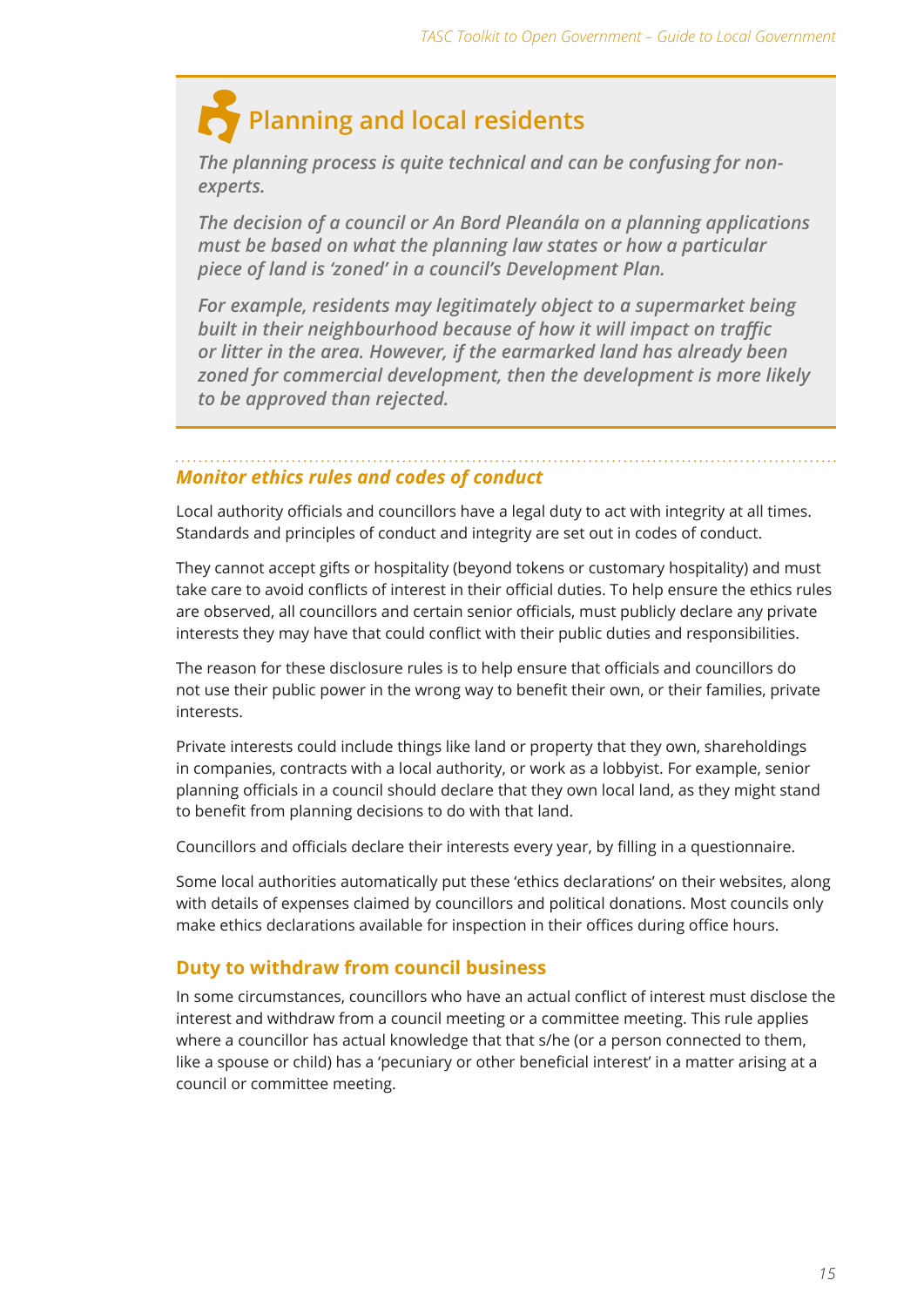### **Making a complaint about ethics rules or codes**

As a member of the public, you can complain to your local authority if you believe that councillors or officials have breached ethics rules or codes. These complaints would generally be handled by an official within the local authority, called the Ethics Registrar.

The role of Ethics Registrar rotates among officials, and the relevant official may have other responsibilities as well. To find you who is the Ethics Registrar in your local authority you should generally contact the corporate affairs or finance divisions, who may direct your inquiry to the relevant official.

If the Ethics Registrar considers that there may be a possible contravention of ethics rules or codes of conduct he/she brings that to the attention of the Chief Executive and/or the Cathaoirleach (Mayor) of the council, who consider what action to take.

# **Where to find ethics rules and codes**

*The Ethics Rules for councillors and local authority employees are contained in Part 15 of the Local Government Act 2001*

*Read the Code of Conduct for councillors*

*Read the Code of Conduct for local authority officials*

#### *Make a complaint about a service*

If you are unhappy with any aspect of the service of your local authority you can make a formal complaint.

Every council has a complaints policy in place, and many post these on their websites. These detail the procedures for making a complaint and any subsequent appeals.

If you cannot find a council's complaints policy on its website, the best thing to do is to contact the council directly to get this information.

Once a complaint has been formally lodged it is best to exhaust the internal complaints procedure.

If you have done this, and you are not satisfied with the council's decision on your complaint, it is open to you to contact the Office of the Ombudsman. For more information on this, see the [Toolkit Guide to Citizen Watchdogs.](http://www.tasc.ie/opengovtoolkit/engaging-as-citizens/citizen-watchdogs/)

### *Make a Freedom of Information request*

Your right to know under our Freedom of Information (FOI) laws applies to all city and county councils, as they are public bodies. You can request official council records, like minutes of meetings and correspondence, with some exceptions.

You should consider making a request for information under FOI only if your efforts to get information simply by asking have failed.

For more on how to make a request for information from your local authority under FOI, see the [Toolkit Guide to FOI.](http://www.tasc.ie/opengovtoolkit/putting-knowledge-to-work/freedom-of-information/)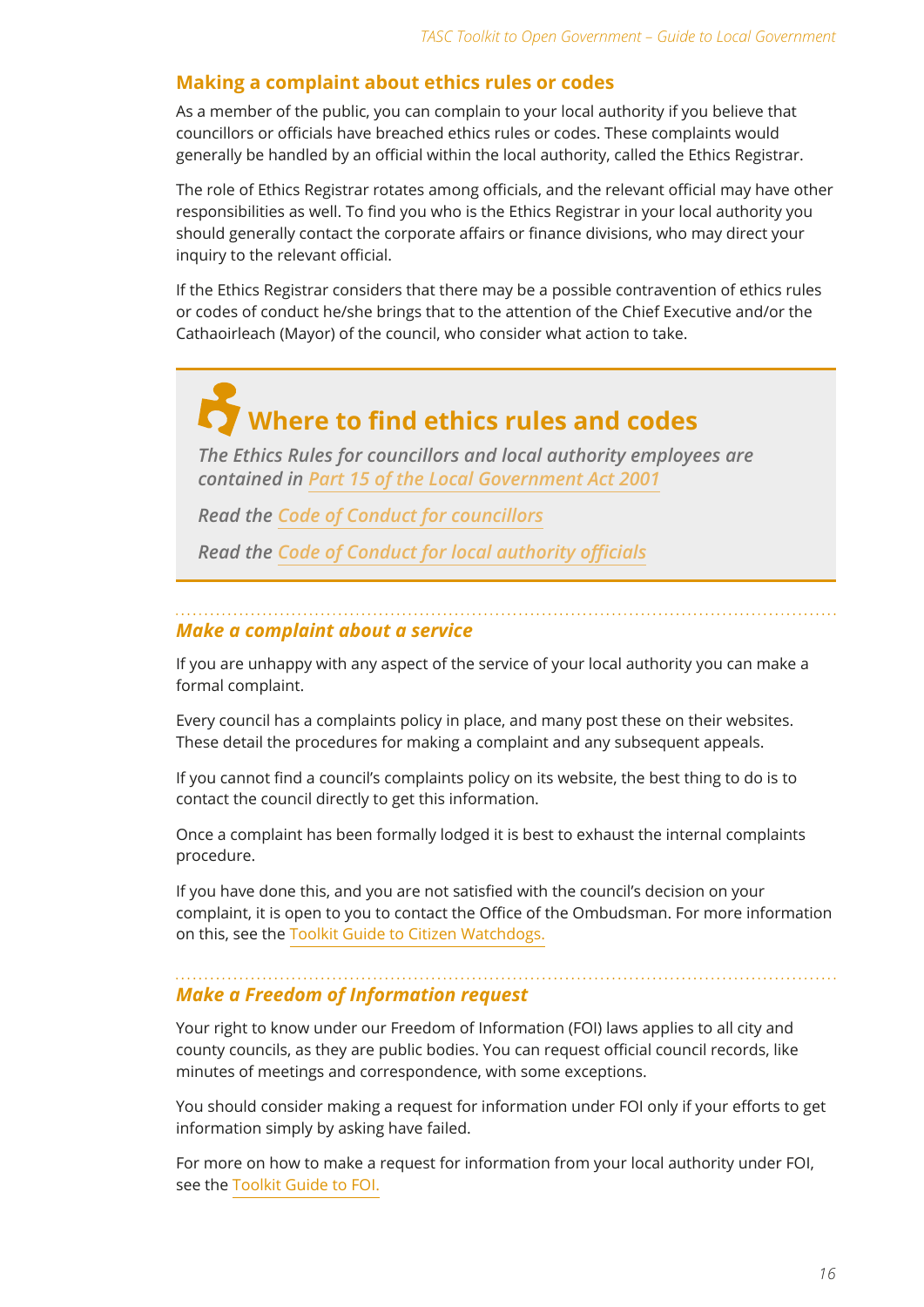# **PEOPLE'S STORIES**

### Kerry community group working to change local attitudes to energy

### **About Transition Kerry voluntary community group**

Transition Kerry is a voluntary community group which works closely with other local groups and Kerry County Council on issues focusing on environmental sustainability, climate change and community 'resilience'.

Its aims to raise awareness and build networks to promote local sustainability in relation to issues such as food, fuel, energy and transport. The group wants to see this vision reflected in policies at local, national and international level.

Here its administrator Niamh Ní Dhúill explains how they work with their local authorities to achieve change:

#### **Working collaboratively**

"We work collaboratively with other groups and the local authority. For example, if Tralee County Council is running a festival we will take part as a 'Pop- Up Transition Village' and promote our message in a celebratory way, through food, information stalls and displays.

We organise public events such as film nights and talks a few times a year and we invite people from the council to these – both councillors and officials.

We also run a short Community Resilience course around the county, focusing on planning for a sustainable community, water, waste, food and energy."

#### **Supporting sustainable local energy production**

"A few years ago, through our connections with the community and the local authority, we discovered that Tralee Town Council were regenerating council houses which were severely affected by fuel poverty.

They started a retro-fitting project in the area, insulating all of the houses externally and improving the windows. They then built a District Heating System using woodchip from a local wood co-op in North Kerry. We saw this as a really good model of sustainable local energy production and use and we asked them if we could show case it on their behalf, which they were happy to facilitate.

This was a pilot project, and now Kerry County Council is planning to expand the District Heating System to around the greater Tralee town area, including the hospital."

### **Roadmap for Sustainable Energy**

"Through our work with the council and local development company (North and East Kerry Development), we accessed funding through the [LEADER programme,](http://www.nationalruralnetwork.ie/) to hire a consultant to create a [Sustainable Energy Community Roadmap for Kerry.](http://www.transitionkerry.org/executive-summary-transition-kerrys-sustainable-energy-community-roadmap/)

We launched the Roadmap in May 2014 and we invited the Mayor, local TDs and councillors."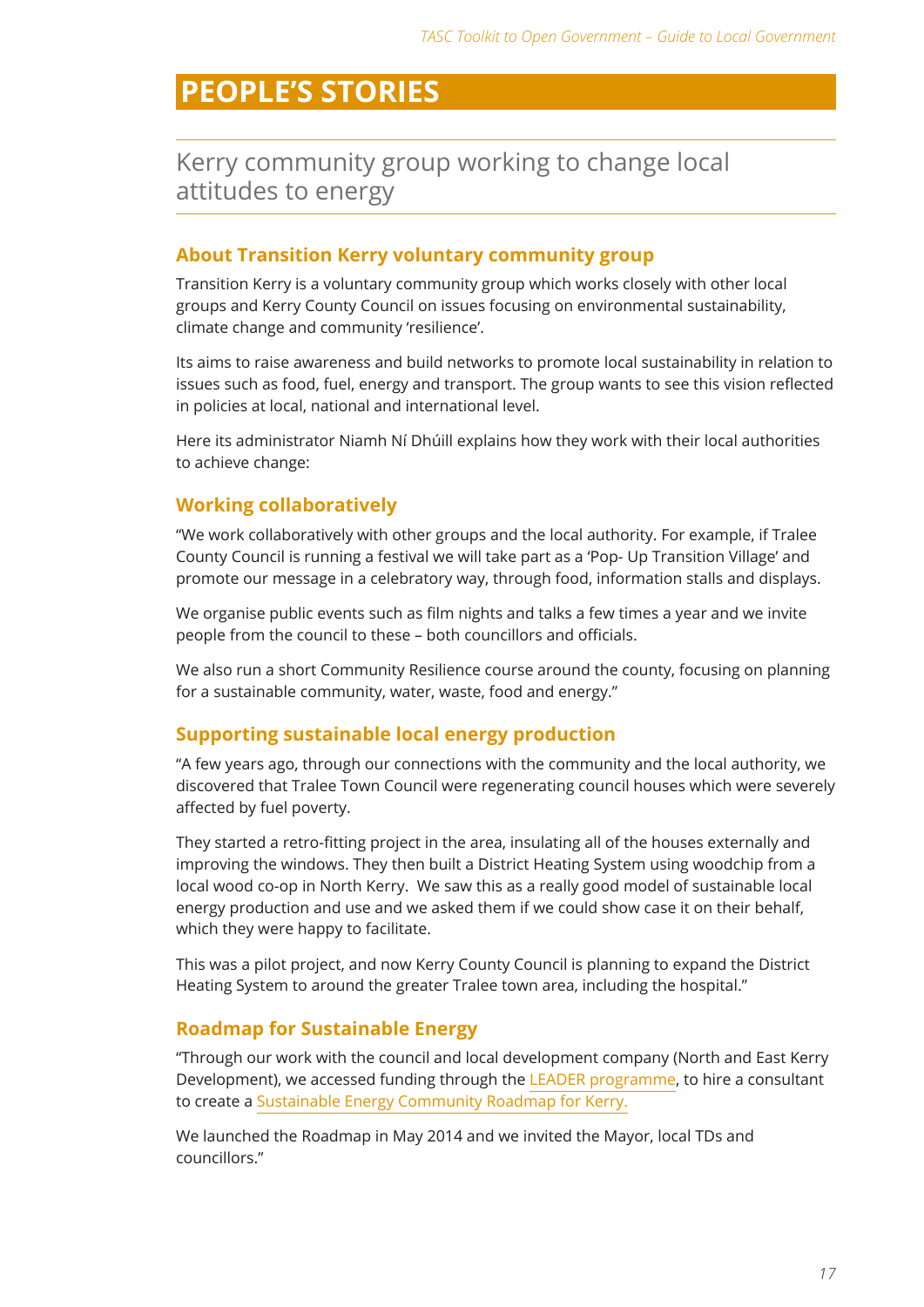### **Focus on officials**

"We work mostly with council officials because they are there for the long term. We also work to educate our elected councillors, who are often not looking very far down the road – they are often only looking as far the next election."

#### **Energy Cooperative worker**

"Ideally we want to see an Energy Cooperative worker appointed within Kerry County Council to work with local communities and business to help them be more resilient and sustainable in energy."

### **Advice for others for getting involved in local issues**

"As a group, as much as possible we try to work with existing networks and to work collaboratively and in cooperation with other groups and agencies and local authorities. It is the only way we can connect with other people make changes.

We also interact with officials and councillors through the County Development Plans and the Local Area Plan. Any time the council puts out calls for submissions, we respond. We have seen some of our suggestions being taken on board in the plans when they have redrafted them, which is really encouraging because it doesn't always happen.

For example, our proposals for the council to use green spaces as community gardens or woodlands made it into the Local Area Plan."